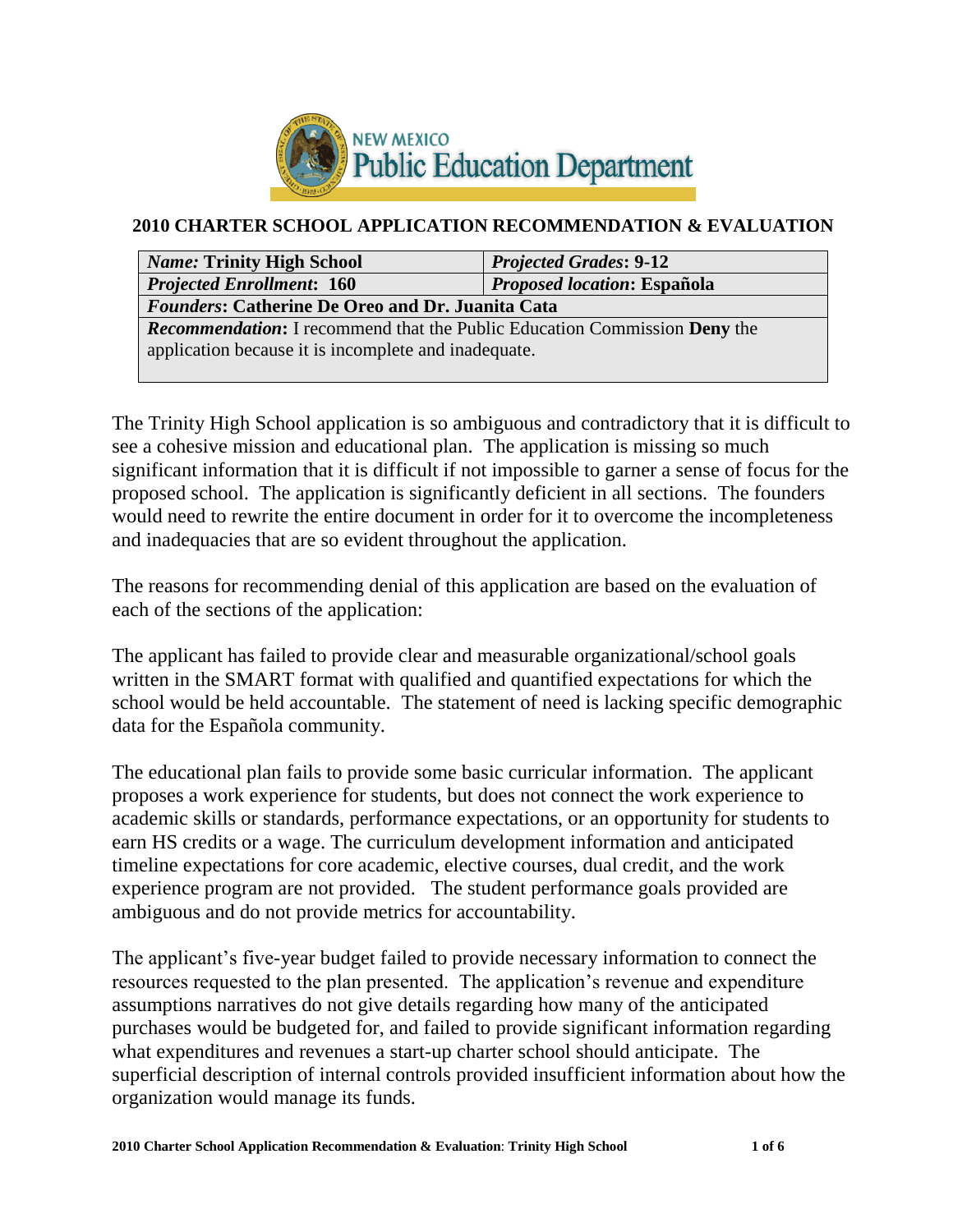The applicant's governance plan does not adequately describe the staffing plan that would implement the course requirements necessary for students to meet graduation requirements. Additionally, the application fails to provide a clear description of how the work experience program for all students will be managed and how the students will be held accountable.

Dr. Don Duran, Assistant Secretary of Education **CHARTER SCHOOLS DIVISION Date**: **September 2, 2010**

**\_\_\_\_\_\_\_\_\_\_\_\_\_\_\_\_\_\_\_\_\_\_\_\_\_\_\_\_\_\_\_\_\_\_\_\_\_\_\_**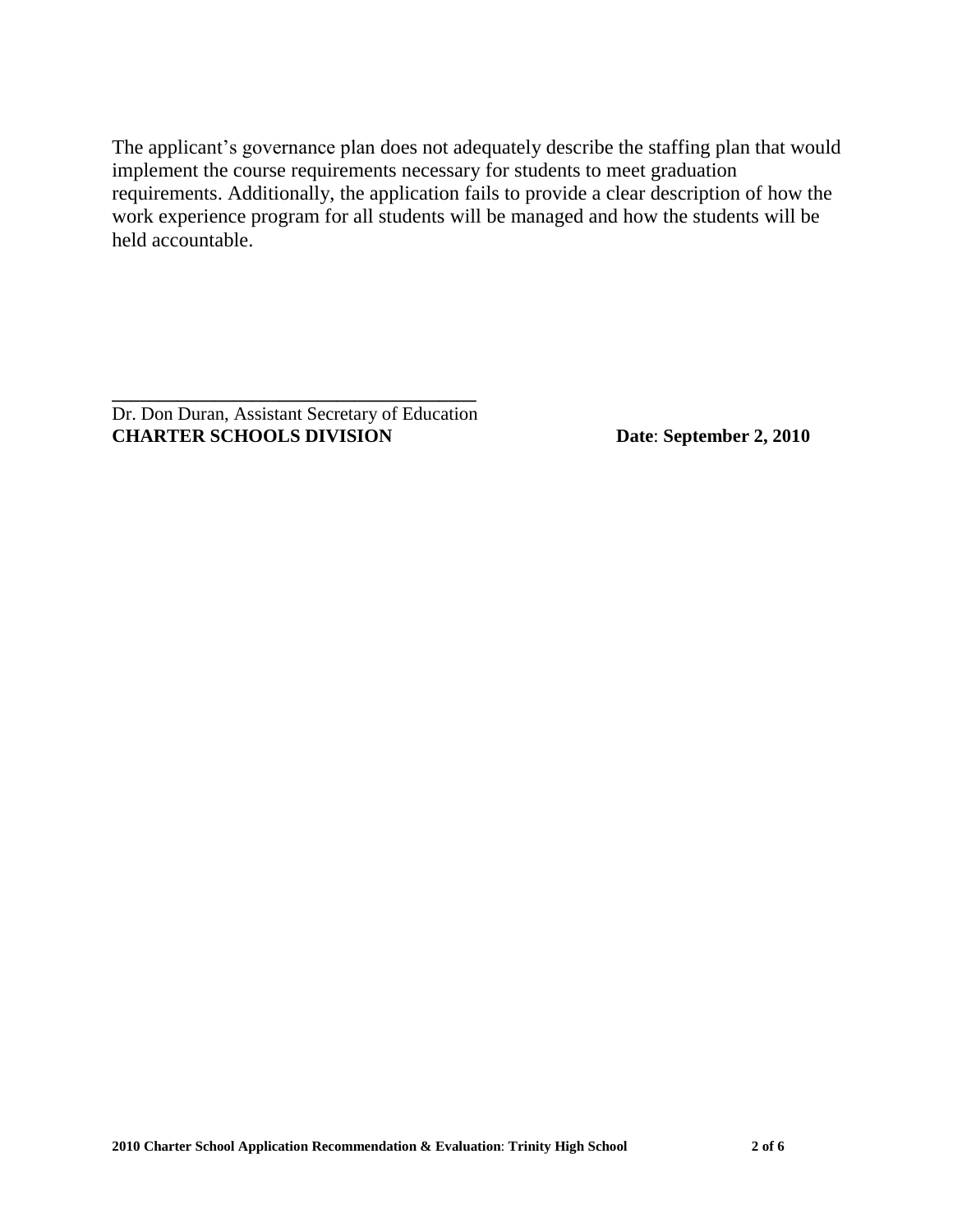#### **CHARTER SCHOOL MISSION AND STATEMENT OF NEED EVALUATION**

| Inadequate | pproaches  | $\Delta$ | . |
|------------|------------|----------|---|
| TIIN       | $\sqrt{2}$ | TECHO    |   |
|            |            |          |   |

The lack of a strong, concise mission statement provides incomplete communication about the essence of the school and fails to provide a comprehensive focal point to which all other sections of the proposed school's plan align. Research-based data is missing that would support the claims of the "proven success" of the proposed Cristo Rey model and the applicant's statement that, "There are no schools in northern New Mexico that offer both a comprehensive academic and career skills development program …"

It is not clear how the school will know it is achieving its mission because it has failed to provide clear and measurable organizational/school goals written as SMART goals with qualified and quantified expectations for which they will be held accountable.

Additionally, missing from this application is Española student/community demographic information and student achievement data, as well as, higher education and workforce data that would support the feasibility of implementing the proposed work-training experience.

# **EDUCATIONAL PLAN EVALUATION**

| Inadequate | pproaches<br>*** | 1000<br>しいに<br>- - - - | $-0.000$ |
|------------|------------------|------------------------|----------|
|            |                  |                        |          |

The Educational Plan section fails to completely explain what the students will achieve, how they will achieve it, and how the school will evaluate their performance. A clear picture of what a student who attends the school will experience in terms of assessment and outcomes is missing, and this educational plan is found to be incomplete and inadequate in its alignment and support of the proposed mission for the school. This section is missing clear metrics that are distinctly stated for measurement of expectations for all goals. There is no measurement stated for the length of time that it will take for a student to achieve success in standardized examinations. There are no specific time parameters for completion of assessments or for reviewing assessment data.

While citing varied publications and quotes from public figures, there is no substantial evidence or data that supports the Cristo Rey model's capability to increase graduation rates among lower socio-economic communities, such as that of the Española Valley. The curriculum framework lacks complete development information and anticipated timeline expectations for core academic, elective courses, dual credit, and the work experience program. The applicant fails to clearly identify the basis, sources, and curricular foundation to be used to teach morals within the proposed educational plan.

Because numerous sections are missing required information and/or criteria is not sufficiently addressed, there are substantial concerns about the applicant's overall understanding of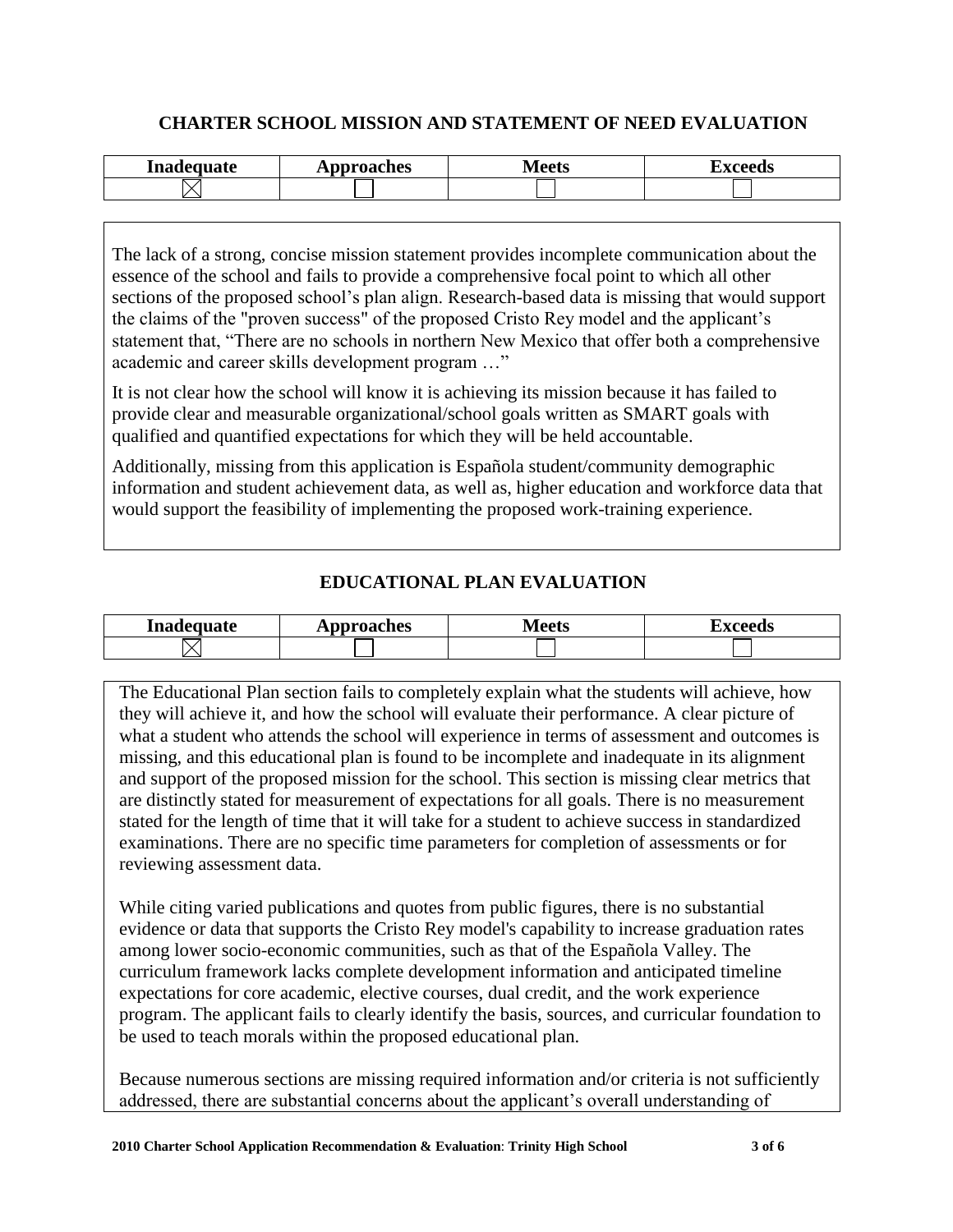concepts related directly to education, academics, graduation expectations of students, and the ability of this school to meet the requirements for operating a public school in practice. Further, a clear focus on student academic achievement is missing in this application; instead, this school has designated its primary focus to be work experience, philosophy, ethics, and morals. The work experience requirement is not correlated to academic skills or performance expectations or an opportunity for students to earn HS credits or a salary; and significant detail and important additional information focused on and supporting the School's claim of meeting the goal of students becoming "college ready" are missing.

Contradictory information is presented throughout the educational plan. The applicant's demonstrated lack of preparation and understanding about: curriculum development and implementation, assessments and data-driven systems, student performance and achievement, alignment of course content with NM content standards, instructional strategies and methods, structuring/scheduling and planning for the school day and year, graduation requirements, SMART goals, procedures for corrective action and remediation, and serving special populations have resulted in an incomplete, incoherent plan that reflects an inadequately substantiated conceptual approach to instruction through practices that fail to establish a climate of high academic expectations and rigor. Instead, this plan reflects an ambiguous and often inconsistent focus on work experience that assigns importance to the level of student onthe-job time away from the school elicited rather than to the level of student achievement attained.

Further, the student-centered goals that are presented do not adequately and completely articulate measurable outcomes for which the school will hold itself accountable relative to student achievement for all grades 9-12. The metrics are not clear and the assessments that will provide data are not described.

Overall, the educational plan is underdeveloped and lacks adequate and complete followthrough in responding to the required explanations, descriptions, criteria, and information needed to demonstrate that the school has an effective plan to feasibly implement the varied strategies/methods, standards, and curricula proposed.

#### **FINANCIAL PLAN EVALUATION**

| Inadequate | pproaches<br>2 X I | $\cdots$ on $\sim$<br>◡◡ |  |
|------------|--------------------|--------------------------|--|
|            |                    |                          |  |

A clear picture of the school's financial capability including the soundness of its 5-year operating budget and other-than SEG revenue and expenditures is incompletely presented. This section lacks significant detail and important additional information to be reasonably comprehensive and raises substantial concern about the applicant's understanding of developing a realistic operating budget to support implementation of all components proposed in the educational plan. This section does not describe the resources necessary to support the school's educational plan, facility, professional development, services, and work training experience program for students. Revenue and expenditure assumptions are lacking in detail and critical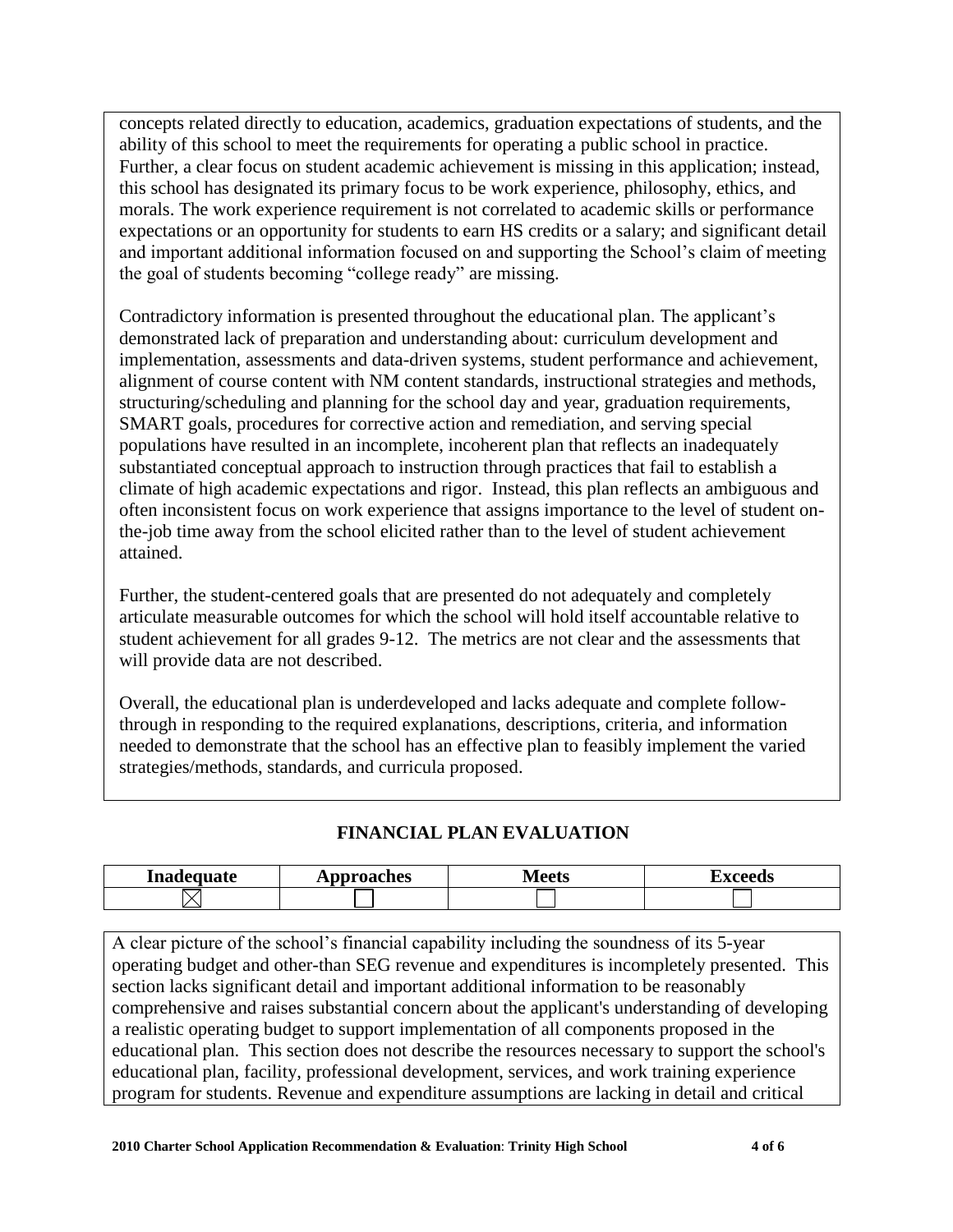positions have not been budgeted for (e.g., the business manager and school counselor).

Substantial concern is raised that the applicant indicates that they will try to obtain computers from the Los Alamos Foundation and further state that . . ."laptops are not strictly required for our students." While a requirement to provide laptops or any type of computer for students does not exist, it is unclear how the school will meet its plans to offer online services and to adequately prepare their students for the workforce and leadership roles without computers. This is contradictory to already-stated educational plans to be implemented as part of the school's curricula and professional workforce training and job selection opportunities.

The fiscal management plan relies on the work of a contracted business manager, and does not provide school-specific procedures for internal controls such as the segregation of duties and receipt of purchases.

## **GOVERNANCE / MANAGEMENT PLAN EVALUATION**

| Inadequate | <b>Approaches</b> | $A$ ant $\sim$ | ahaan d |
|------------|-------------------|----------------|---------|
|            | ЛU                | LUUD           | лим     |
|            |                   |                |         |

Substantial concern is raised about the applicant's understanding of Governing Board requirements and their ability to be compliant with NM statute in practice. An Interim Board is not allowed per NM statute. All proposed administrative/staff positions, parent councils, advisory committees, and community groups are not shown in the organizational chart for Trinity High School. The reporting structure for the Business Manager is confusing as depicted in the organizational chart.

The applicant's lack of knowledge and understanding about the requirement to implement evaluations for all professional staff raises concern for the applicant's capacity to implement sound and supportive systems that will help ensure that quality instruction is delivered in all classrooms and programs.

Significant detail and additional important information is missing about the layout of space and how this facility will support the implementation of the school's educational plan. Also noted to be a concern is the applicant's plan to purchase portables. The budget, as submitted, would not support such expenditures thus bringing into question the applicant's capacity to adequately and completely implement its facilities plans.

Significant detail and important additional information is needed to clarify how two teachers will adequately staff the proposed educational plan that includes the four core academic content areas plus PE, Health, work experience, and the required electives that all students must take in philosophy, foreign language, and business to achieve the required 25 graduation credits required by Trinity. Substantial concern is raised that the projected staffing to eight teachers for these four HS grades will be inadequate to meet the proposed graduation requirements in this plan and still maintain the 20:1 student/teacher ratios in all classes.

The application does not describe how the proposed work experience partnership program is